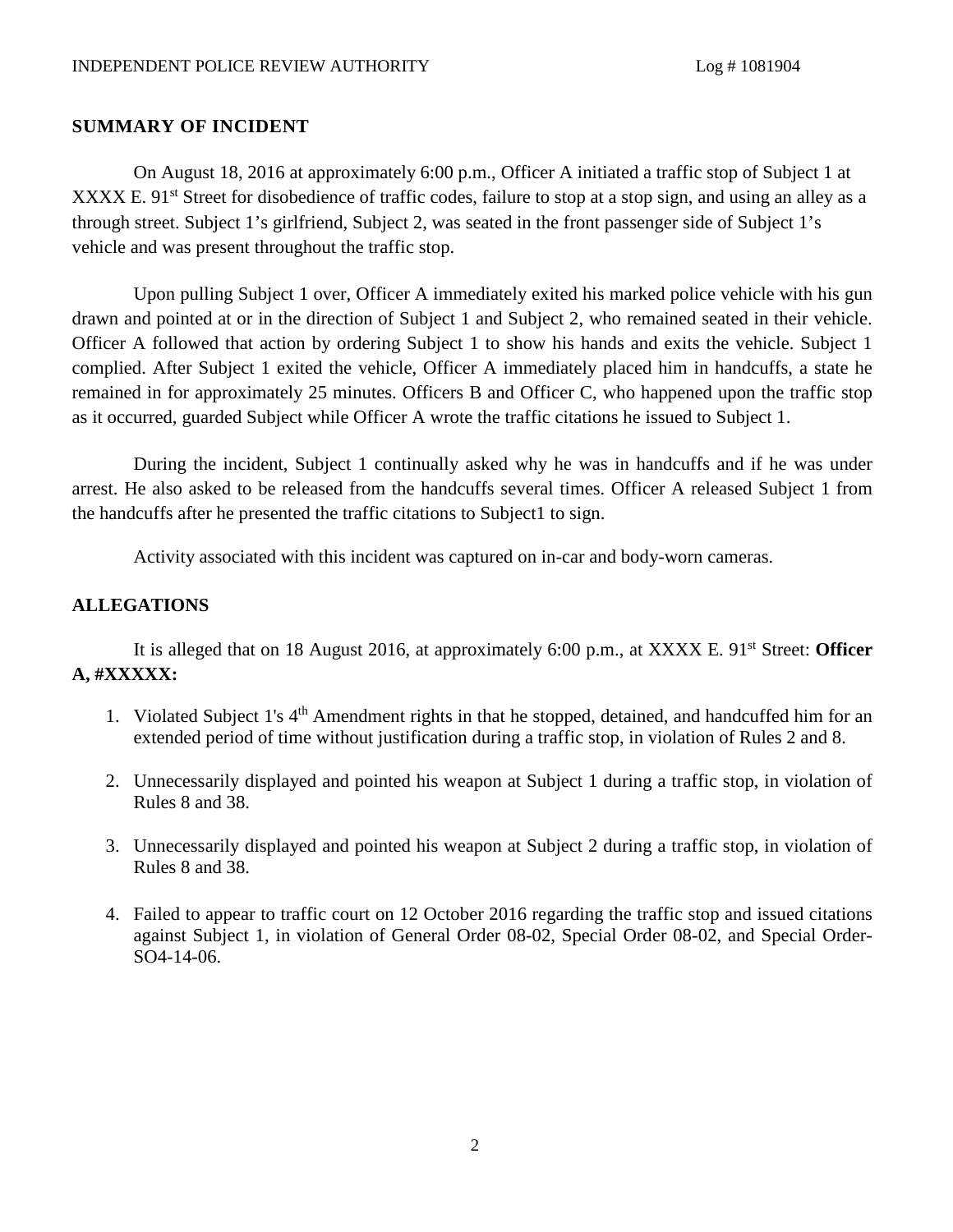It is alleged that on 18 August 2016, at approximately 6:00 p.m., at XXXX E. 90 Street: **Officer A, #XXXXX:**

1. Informed Subject 1 that he was under arrest for traffic violations and not free to leave, in violation of Rule 2.

## **APPLICABLE RULES AND LAWS**

| <b>Rule 2:</b> | Any action or conduct which impedes the Department's efforts to achieve its |
|----------------|-----------------------------------------------------------------------------|
|                | policies and goals or brings discredit upon the Department.                 |
| <b>Rule 8:</b> | Disrespect or maltreatment of a person while on duty.                       |

**Rule 38:** Unlawful or unnecessary display of a weapon.

**U.S. Constitution — Fourth Amendment**

**Special Order- S08-02:** Court Attendance and Responsibilities **Special Order- SO4-14-06:** Traffic Notifications and Attendance **General Order-G08-02:** Court Attendance and Responsibilities

## **INVESTIGATION**

In an **interview with IPRA** on August 20, 2016, **Complainant Subject 1** reported that on August 18, 2016, he and his girlfriend, Subject 2, were driving to Subject 2's residence located at XXXX E. 91<sup>st</sup> Street, Chicago, IL. After stopping at a traffic light and driving westbound on 91<sup>st</sup> Street through the intersection of 91<sup>st</sup> and Commercial Blvd., Subject 1 observed a police vehicle parked and facing east on 91<sup>st</sup> Street in front of a Dunkin' Donuts. After Subject 1 drove past the police vehicle, he saw it make a Uturn and proceed in Subject 1's direction. After Subject 1 turned north on the next street, through the alley, and around the block, the officer who followed behind Subject 1 initiated his emergency lights and sirens. Shortly thereafter, Subject 1 pulled his vehicle to the curb. As Officer A exited his police vehicle, he had his gun drawn and pointed at Subject 1 and Subject 2. Officer A approached Subject 1's vehicle with his gun continuously pointed at Subject 1 and Subject 2. Subject 1 described Officer A has having the gun pointed through the open window. Officer A ordered Subject 1 to keep his hands up and to get out of the vehicle. After Subject 1 complied and exited his vehicle, Officer A holstered his weapon and handcuffed Subject 1. He then escorted Subject 1 to the front of his police vehicle. Subject 1 asked Officer A why he was in handcuffs and what was going on. Officer A told Subject 1 it was because of the way Subject 1 was driving.

Several officers, who arrived after Subject 1 was handcuffed, guarded Subject 1 while he was positioned at the front of Officer A's vehicle and in handcuffs. Other officers arrived, including Officer A's partner, who Officer A left at the nearby Dunkin' Donuts. Subject 1 was upset about being detained and placed in handcuffs. Subject 1 made multiple requests to have the handcuffs removed, but was ultimately told by another officer that he was under arrest for traffic violations.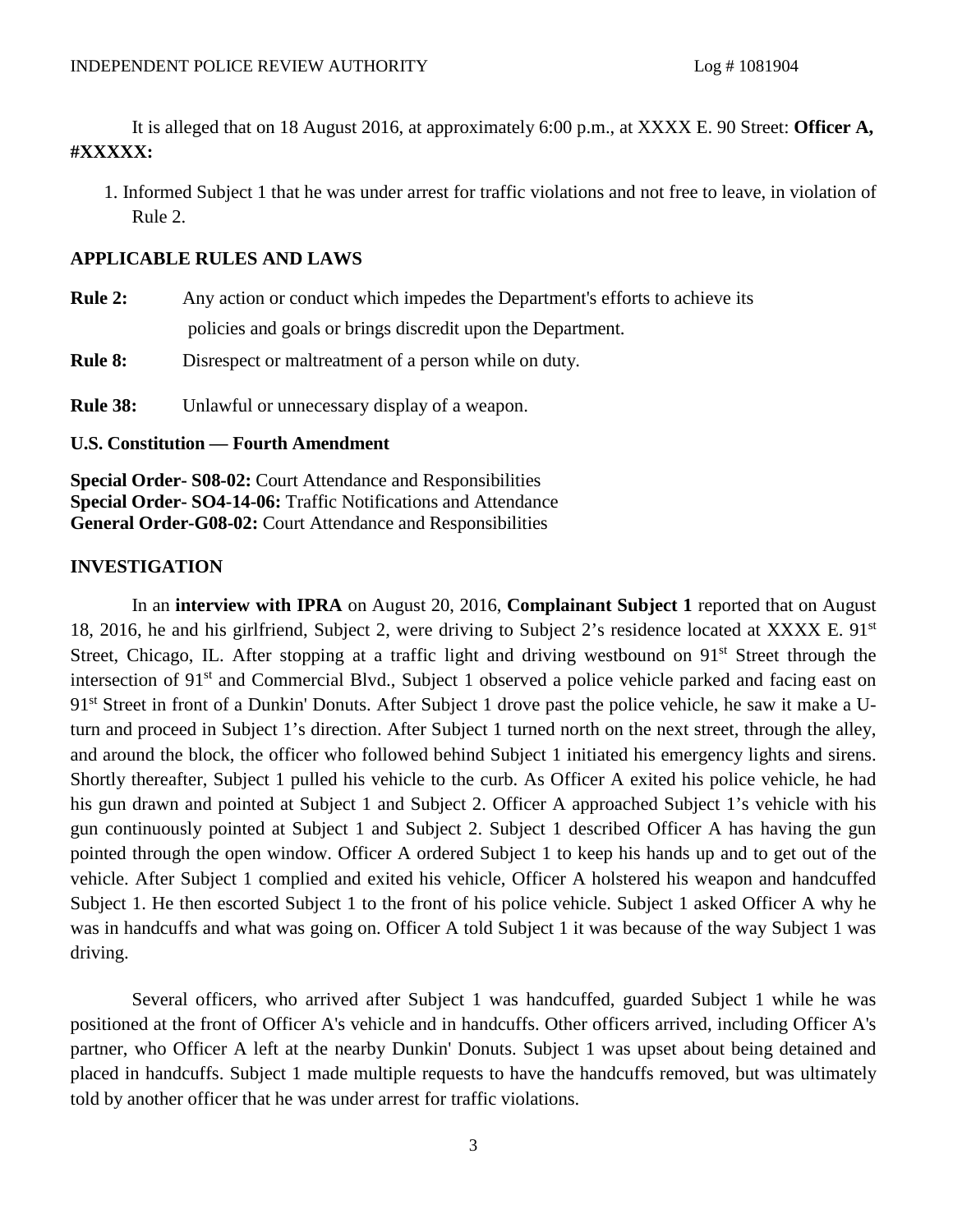After waiting around for a while, Officer A told Subject 1 he would receive three tickets. Subject 1 again asked Officer A to remove the cuffs and stated, "...if you giving me tickets, I don't need cuffs on." Subject 1 questioned Officer A about the tickets and told Officer A that he wanted to read them before signing them. According to Subject 1, Officer A got increasingly agitated that Subject 1 refused to sign the tickets until he had an opportunity to read the citations. Ultimately, Subject 1 was released from his handcuffs, signed the tickets, and was then released by Officer A. (Att. 7, 55) After signing the tickets, Subject 1 stated the officers "let me go" without further incident.

Subject 1 did not think he did anything wrong and that believed that he should not have been stopped, handcuffed, detained, or arrested. He also did not think that it was appropriate for Officer A to point his gun at Subject 1 and Subject 2. Subject 1 allowed IPRA to make copies of the three original traffic tickets he received during that incident. (Att. 10)

**In an interview with IPRA** on August 20, 2016, **Witness and Complainant Subject 2** reported that on August 18, 2016 she and her boyfriend, Subject 1, were rushing to her residence located at XXXX E.  $91<sup>st</sup>$  Street, Chicago, IL to prepare for a social engagement. As Subject 1 drove westbound on  $91<sup>st</sup>$ Street, she observed a police vehicle parked and facing eastbound on 91<sup>st</sup> Street. Shortly thereafter, she saw the police vehicle conduct a U-turn and proceed to follow them. After Subject 1 drove around the block and through an alley, she noticed the police vehicle had continued to follow them back onto  $91<sup>st</sup>$ Street. At this time, Subject 1 curbed his vehicle and the officer, now known as Officer A, exited his vehicle and approached them with his weapon drawn and pointed. Subject 2 stated that Officer A's weapon was [p](#page-2-0)ointed at the driver's side window and was close enough for her to make out specific details of the  $g$ un.<sup>1</sup>

Subject 1 was removed from the vehicle, handcuffed, and searched. Shortly afterwards, several other officers arrived to the scene and escorted Subject 1 to Officer A's vehicle while he stayed behind to speak with her. While speaking with her, Officer A observed a hammer in the car. Officer A moved the hammer to floor of the car and went back to his police vehicle.

As Subject 1 stood positioned at the front Officer A's police vehicle, he remained handcuffed for the duration of the traffic stop. She heard Subject 1 make several requests for the handcuffs to be removed. She also heard an officer tell Subject 1 that he was under arrest. Prior to the review of the traffic citations, Subject 1 and Officer A engaged in a verbal altercation when he requested to read the citations. Ultimately, Subject 1 was issued traffic citations and released without further incident. (Atts. 13, 56)

In an **interview with IPRA** on November 3, 2016, **Officer A, Star#XXXX** acknowledged that he [conducted the traffic stop of Subject 1 and Subject 2 on August 18, 2016 after a review of his body worn](#page-2-1) camera and in-car camera video.<sup>2</sup> He stated that while sitting in his police vehicle on  $91<sup>st</sup>$  street facing eastbound, his attention was drawn towards Subject 1's vehicle, which was heading westbound on 91<sup>st</sup>

<span id="page-2-1"></span><span id="page-2-0"></span><sup>1</sup> Attachment 56- pg. 9, 13-14

<sup>&</sup>lt;sup>2</sup> Officer A and all other interviewed officers viewed their assigned video footage related to the incident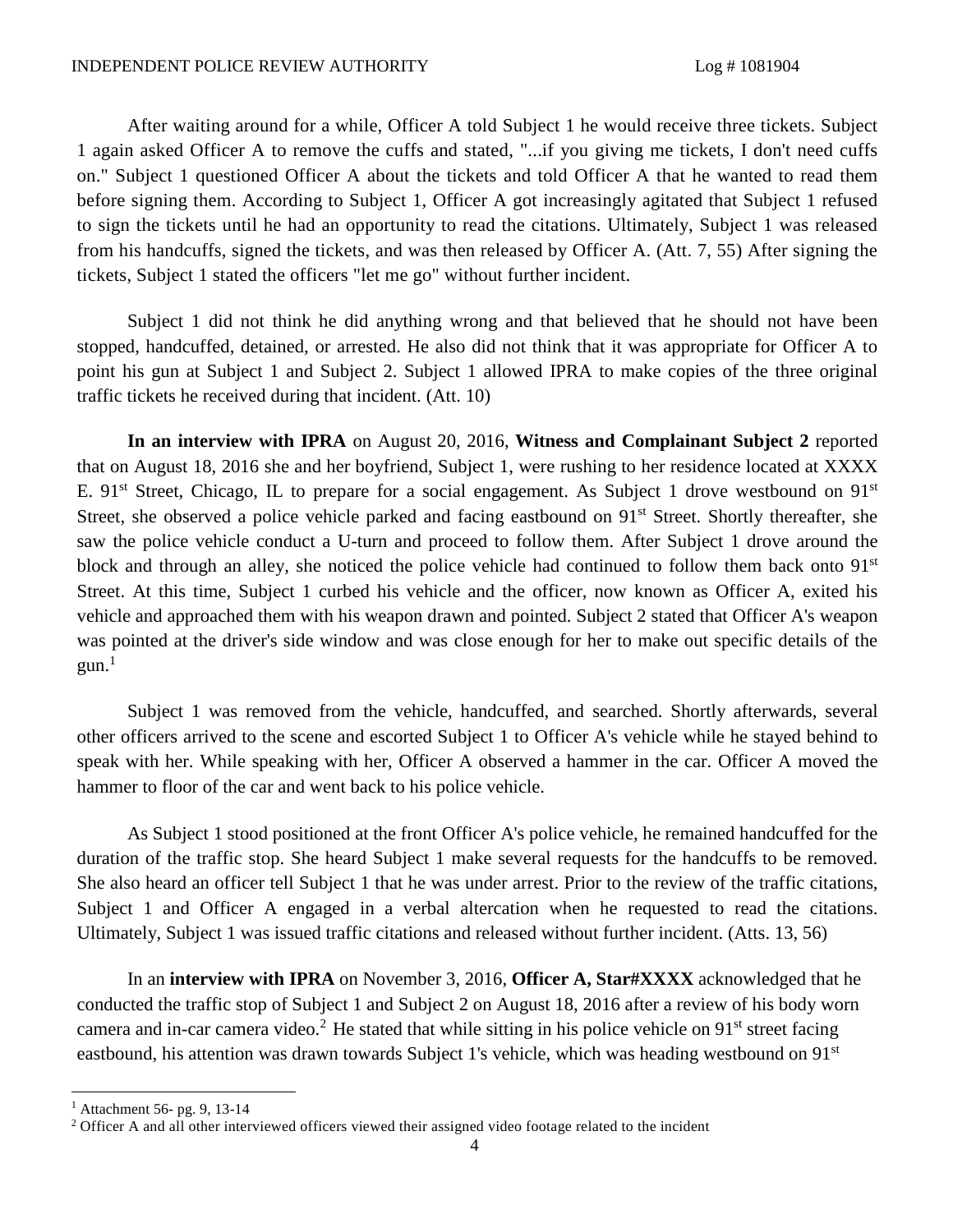## INDEPENDENT POLICE REVIEW AUTHORITY Log # 1081904

street. Officer A explained that the "revving" sound of Subject 1's vehicle indicated heavy acceleration of a vehicle driving at a rapid pace. After Subject 1's vehicle passed Officer A, he continued to watch Subject 1's vehicle over his shoulder. After observing Subject 1 drive through a stop sign at 91st and Exchange, he conducted a U-turn and proceeded to follow Subject 1. Officer A left his partner, Officer D, behind at the Dunkin' Donuts. After activating his emergency lights and sirens in an attempt to curb the vehicle, he tailed Subject 1 for approximately one minute.

According to Officer A, Subject 1's rate of speed and quick sharp turns indicated that he was attempting to elude him. Therefore, Officer A suggested the stop had escalated to a "high risk" traffic stop. Officer A further stated that the traffic stop was "high risk" not only due to the "mannerism in which the vehicle was driven" but because the stop was in an area known for "gang and narcotic activities" and occurred near Chicago Housing Authority (CHA) residence. During further discussions regarding his professional knowledge of what would constitute a "high risk" stop, he offered that a felony traffic stop where an officer had prior knowledge that a vehicle may have been involved in a crime was an example of a high-risk traffic stop. Despite his understanding of what may be considered a high-risk traffic stop, Officer A did not call into dispatch that the incident was a high-risk traffic stop. Officer A did not characterize the incident as a pursuit and stated that, "it was him in my opinion tryin' to give me the slip." [Officer A further stated that after Subject 1 pulled over, he considered the risk to be over because he had](#page-3-0) the situation under his control.<sup>3</sup> Officer A believed he gained "control of the situation" at the time he had exited his vehicle and approached Subject 1.

Officer A confirmed that he did not run Subject 1's license plate until after he initiated the stop. He did not believe that he put himself at risk when he approached Subject 1's vehicle because he believed he had control of the situation. However, even though he felt he had the situation under control, he did not feel comfortable releasing Subject 1 of the handcuffs or allowing him to return to his vehicle while the citations were prepared because he knew there was a hammer in the vehicle. (Atts. 23, 24)

Officer A further confirmed that he observed both occupants with their hands in the air and did not observe any threatening behavior. He believed that drawing and pointing his weapon upon exit of his vehicle was necessary until the point that Subject 1 was secured. Subject 1 was handcuffed and positioned at the front of his vehicle by one of the assisting officers.

While Subject 1 stood positioned at Officer A's vehicle, Officer A stayed behind and engaged in a brief conversation with the passenger, Subject 2. While speaking with Subject 2, he observed a wooden stick facing upward between the driver's seat in plain view. Officer A removed what was revealed to be a hammer and placed it on the floor of Subject 1's vehicle before returning to his vehicle. Subject 1 was issued three traffic citations: 09-40-01: Disobedience of Traffic Codes, 9-24-010 (b): Failure to Stop at a

<span id="page-3-0"></span><sup>3</sup> Attachment 24- pgs. 58-64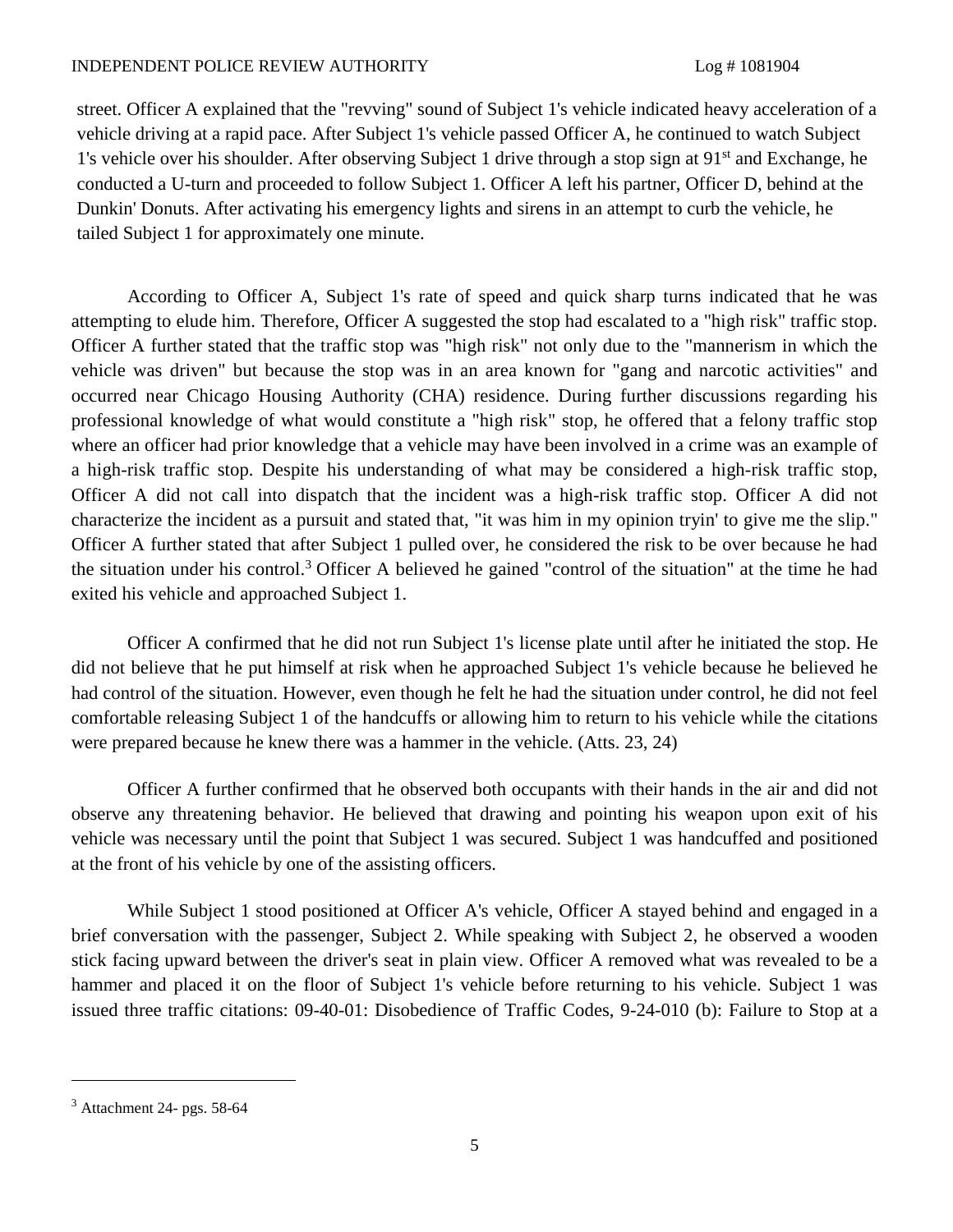Stop Sign, and 9-20-010: Using an Alley as a through Street. He was issued a court appearance for October 12, 2016. (Att. 10)

During discussions regarding the court appearance, Officer A provided a court notification that he received via CLEAR requiring his attendance for October 12, 2016 at 11:30 a.m. in Traffic Court Room CL05. (Att. 31) However, the document provided contradicted the original time written on the traffic citation, which was scheduled for 1:30 p.m. (Att. 10) Officer A stated he had no choice but to follow the direction of the Court Notification and it was not until he arrived to traffic court on October 12, 2016 at 11:30 a.m. that he discovered the time discrepancy. After signing the Court attendance sheet and conversing with an unknown male City of Chicago attorney in traffic courtroom CLO5 regarding the discrepancy, he requested a continuance. The attorney advised him that it was not his decision and that only a judge could continue the date. Officer A left and did not return to court at 1:30 p.m. because of personal childcare issues.

In an **interview with IPRA** on November 3, 2016, **Officer D, Star #XXXX** acknowledged that he assisted his partner, Officer A, with the traffic stop of Subject 1 and Subject 2 on August 18, 2016. Officer D stated that he was inside a nearby Dunkin' Donuts when two unknown officers on bike patrol informed him that his partner was conducting a traffic stop. After receiving this information, he proceeded to walk half of a block down 91<sup>st</sup> Street, where he approached the scene of the traffic stop. He observed Subject 1, Subject 2, and assisting Officer B and Officer C. Subject 1, who was already in handcuffs, was positioned near the hood of Officer A's police vehicle. Officer D briefly entered the squad car to put his coffee down and observed Officer A writing traffic citations. He then served as a guard officer while Officer A continued to prepare the traffic citations. Subject 1 appeared to be angry, agitated, frustrated, and used profanities; however, Officer D confirmed that Subject 1 never became physically aggressive with any of the officers.

[After reviewing footage obtained from his BWC, Officer D acknowledged that he told Subject 1](#page-4-0) that he was under arrest for traffic violations and was not free to leave.<sup>4</sup> He offered that he later learned from Officer A that Officer A considered the stop to be a "high risk," but he did not know this at the time. Officer D stated that he "trust[s] what he [Officer A] does" and that if Officer A believed that Subject 1 needed to be handcuffed, he would "back 'em up." At the conclusion of Officer D's interview, he provided [his understanding of the difference between a formal arrest and a brief detainment by stating in summary](#page-4-1) that being handcuffed indicates an arrest.<sup>[5](#page-4-1)</sup>

In an **interview with IPRA** on 30 November 2016, **Officer B, Star# XXXXX** acknowledged that he assisted with the traffic stop of Subject 1 and Subject 2 on August 18, 2016. He recalled that he and his partner, Officer C, were on routine patrol when they observed a CPD vehicle driven by Officer A driving through the north alley of 91<sup>st</sup> street. Upon observation, Officer B and his partner proceeded to follow

<span id="page-4-0"></span><sup>4</sup> Attachment 30- pgs. 7, 22, 29-30

<span id="page-4-1"></span><sup>5</sup> Attachment 30- pgs. 30, 12-19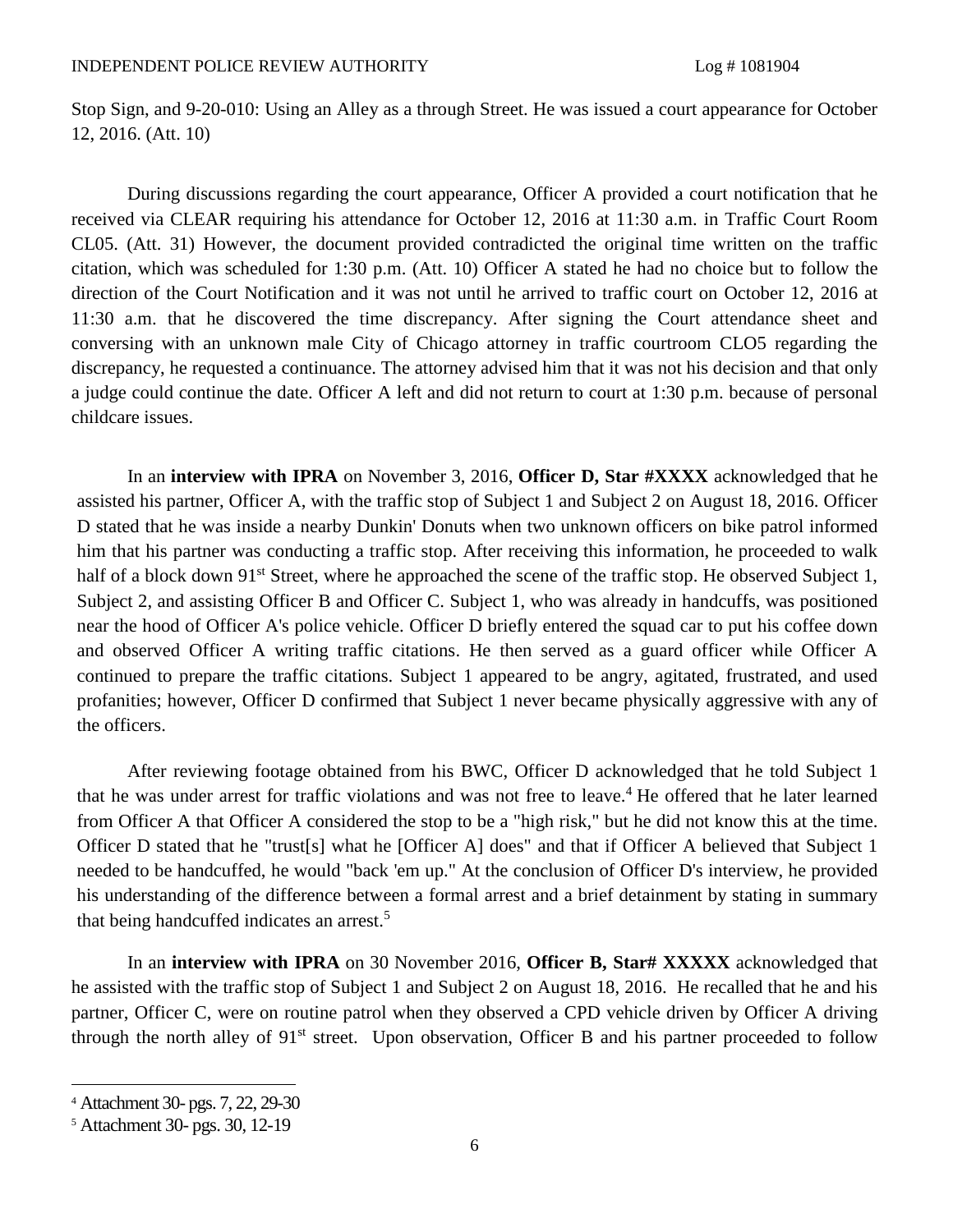## INDEPENDENT POLICE REVIEW AUTHORITY Log # 1081904

Officer A through the alley, around the block, and back onto 91<sup>st</sup> Street. When he and Officer C turned onto 91st Street, he observed the vehicle driven by Subject 1 curbed and both Subject 1 and Officer A out of their vehicles. Officer B stated that he and his partner pulled over to assist, serving as guard officers. At this time, Subject 1 was already in handcuffs and standing outside of his vehicle.

As Officer A conducted his investigation, Officer B was informally placed in charge of guarding Subject 1. Subject 1 appeared agitated and confrontational with the fact that he was handcuffed. Officer B's assessment of Subject 1's demeanor was based on his elevated tone, body language, and looks. However, he confirmed that Subject 1 didnot [ge](#page-5-0)t physically aggressive nor did he hear him make any direct verbal threats toward anyone on the scene.<sup>6</sup>

During the conclusion of his interview, Officer B suggested that Subject 1 did not act physically non-compliant but that he did refuse to sign the issued tickets. During an attempt to clairify this topic, the reporting investigator (RI) pointed out that Subject 1's request was to read the citations prior to signing and he did not refuse to sign them. Officer B had no further interaction with Subject 1 and did not observe any physical aggression.

In an **interview with IPRA** on January 10, 2017, **Officer C, Star# XXXXX** acknowledged that he assisted with the traffic stop of Subject 1 and Subject 2 on August 18, 2016. He was on routine patrol with his partner, Officer B, when they observed Officer A following a vehicle. He recalled following Officer A and ultimately assisting while the traffic stop was conducted. However, Officer C was unable to recollect any specifics concerning the traffic stop. (Att. 54)

The Clerk of the Circuit Court of Cook County **Mainframe Court Docketing System** provides the details of the issued traffic citations as they pertain to Subject 1 and the alleged incident. Per the record, the hearing date was scheduled for 12 October 2016 at 1:30 p.m. Records reflect that Subject 1 was issued three traffic violations pursuant to the City of Chicago municipal code: 09-40-01: Disobedience of Traffic Codes, 9-24-010 (b): Failure to Stop at a Stop Sign, and 9-20-010: Using an Alley as a through Street. (Att. 32) Subject 1 also provided photocopies of the issued traffic citations during his interview with the Independent Police Review Authority. (Att. 10) Ultimately, Officer A was not present for the hearing and all citations were dismissed for want of prosecution. (Att. 32)

**Office of Emergency Management and Communications** (OEMC) Audio CD and event query recorded under Event #XXXXXXXXXX identified Beats XXX, XXX, and XXX as the responding officers on the scene of the traffic stop regarding Subject 1 and Subject 2. The records revealed that Beat XXX, Officer A, initiated a call to dispatch requesting a vehicle plate and name check for Subject 1. The incident begins at 5:59 p.m. and ends at 6:35 p.m. (Atts. 58, 59)

**Logscan** records from the Chicago Police Department reflect that Officer D initiated a name inquiry for Subject 1 on 18 August 2016 at 6:00 p.m. (Att. 48)

<span id="page-5-0"></span><sup>6</sup> Attachment 50 - pgs. 16, 18-23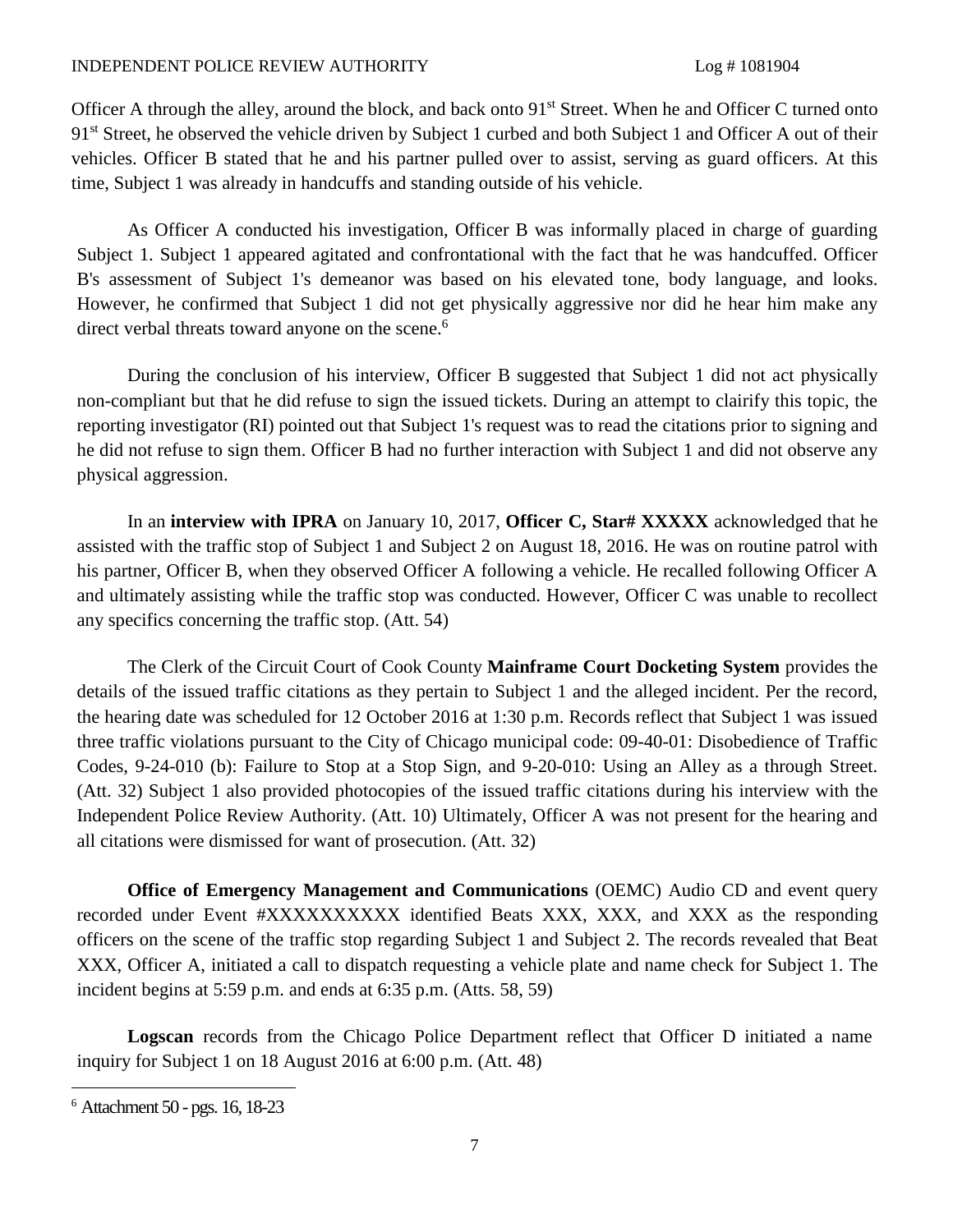**Body Worn Camera Videos (BWC)** depict footage related to the traffic stop of Subject 1 and Subject 2 and capture the incident in its totality from multiple views. Video evidence was retrieved from accused Officers Officer A #XXXX and Officer D, #XXXX, and Witness Officer B #XXXXX, Officer C #XXXXX, and Sergeant A #XXXX. (Atts. 33, 35, 37, 52)

**BWC** video (XXXXXXXXXX) assigned to **Officer A #XXXX** provides footage and audio related to a traffic stop lasting for the duration of 00:30:00. The video captures Officer A's interaction with Subject 1 and Subject 2. The captured footage shows Officer A in his vehicle engaged in what appears to be a pursuit of a red 4-door vehicle. After a short pursuit around the block, the red vehicle, driven by Subject 1, abruptly stops and parks. Upon exiting his police vehicle, Officer A draws his weapon and points at Subject 1's vehicle, which is occupied by him and Subject 2, as he approached. Officer A can be heard ordering the occupants of the vehicle to place their hands in the air, to which they complied. With his weapon still drawn and pointed at Subject 1 through the driver's side window, Officer A attempts to open the locked door. Once he orders the door to be unlocked, Officer A opens the door and orders Subject 1 out of his vehicle. Officer A asks Subject 1 "what is wrong with you?"

Immediately upon exiting his vehicle, Officer A places handcuffs on Subject 1. At this time, two officers, later identified as Officers B and C, appear on the scene, serving as assisting officers. They can be seen escorting Subject 1 to the front of Officer A's police vehicle while Officer A stays behind to speak with passenger Subject 2. When Officer A specifically asks Subject 2 why Subject 1 drove through a stop sign, she states "we be scared of the police" and that she was "shaken" because "look at what you [Officer A] are doing." Subject 1 can be overheard asking why he is under arrest.

While speaking with Subject 2, Officer A is leaning into the vehicle and there is a wooden handle stuck between the driver's seat and the center console. Officer A can be heard asking Subject 2 if the item in the car is a hammer. After she confirms what it is, he says "that's fine" and "I am going to put it on the seat." He continues his discussions with Subject 2, which involve questions related to Subject 1's driving, and returns to his police vehicle. Upon returning to his police vehicle, Officer B hands him Subject 1's license. Officer A informs Subject 1 that he will be receiving traffic citations. Officer A sits in his vehicle and begins to prepare citations.

At 00:03:17, Officer A's partner, Officer D #XXXX, is seen opening the passenger door of the police vehicle occupied by Officer A. Officer D places his coffee in the side door compartment and walks to the front of the police vehicle, where he takes the position of a guard officer. At 00:04:29 into the footage a male officer, later identified as Officer B, approaches Officer A to inquire about what he should do with Subject 1 with regards to placing him in a vehicle or not. Officer A's response is "no he's gonna get a few tickets. He can sweat it out until were done." At that time, Officer A continues to prepare the traffic citations while Subject 1 stands handcuffed and guarded by multiple officers.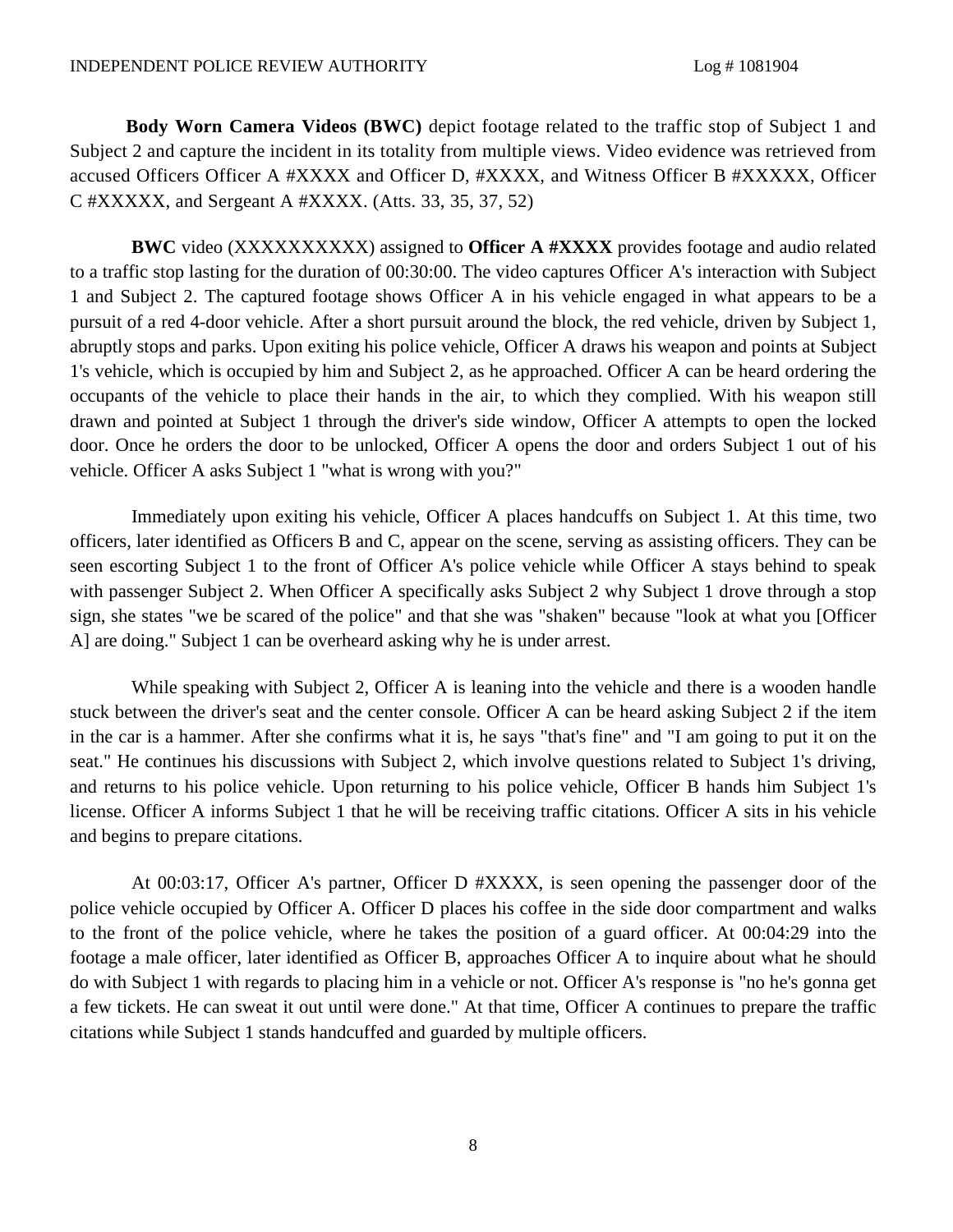After approximately 15 minutes, the preparation of the tickets concluded. At that time, Officer A exits the vehicle to review the citations with Subject 1. However, the two engage in a verbal dispute, both with elevated tones, regarding Subject 1's request to read the traffic citations and gather a better understanding. Shortly thereafter, a male sergeant, later identified as Sergeant A, Star #XXXX arrives on scene (out of view) and can be heard directing Subject 1 to get his hands out of his pocket. In response, Subject 1 is heard saying, "I don't care if you're a Sergeant!" Officer A redirects Subject 1's attention, continues to discuss the traffic citations, and there is no further incident. (Atts. 33, 37)

**BWC** video (XXXXXXXXX) assigned to **Officer D** #XXXX opens with appearing on the street with a Dunkin' Donuts cup in hand and walking approximately a half of a block to the scene of the incident. Upon arrival, he approaches the police vehicle occupied by Officer A, opens the door, and places the cup in the passenger door. At that time, he proceeds to assist with the traffic stop involving Subject 1. The overall interaction between Subject 1 and Officer D appears to concern his detainment and handcuffs. Subject 1 was visibly upset and voiced concern regarding the fact that a gun was pointed at him and that he was placed in handcuffs. (Att. 35)

**BWC** (XXXXXXXXX) assigned to **Officer B #XXXXX** essentially depicts the same footage related to the traffic stop but captures the interactions between the involved parties from his positional view. Upon arrival to the scene, Officer B escorts Subject 1, who was already handcuffed, to Officer A's police vehicle. Officer B searches Subject 1's pockets and removes his wallet and some other items and places them on the hood of the police car. Shortly thereafter, Officer A walks to the vehicle, has a brief conversation with Subject 1, and removes Subject 1's identification from his wallet. At that time, Officer A informs Subject 1 that he will receive traffic citations and he proceeds to his vehicle to prepare the traffic citations.

Subject 1 remained in handcuffs for approximately 25 minutes during the traffic stop. Officer A sat in his vehicle to prepare traffic citations. Additionally, Subject 1 can be heard making several requests to be un-handcuffed. At 00:11:28 into the video, Officer D, who is standing nearby Officer B, can be heard informing Subject 1 that he is under arrest for traffic violations and therefore not free to leave. A portion of the verbal dispute between Officer A and Subject 1 at the conclusion of the stop was captured. Ultimately, no further incident took place and Subject 1 was free to leave. (Att. 37, Clip #1)

**BWC** (XXXXXXXXX) assigned to **Officer C #XXXX** depicts similar footage related to the traffic stop but captures the interactions between the involved parties from his positional view. Upon arrival to the scene, Officer C assists with the traffic stop but has limited interaction with Subject 1 and Subject 2. Per the video, he appears to keep his distance. (Att. 52)

**BWC** (XXXXXXXXX) assigned to **Officer E #XXXX** captures the last five minutes of the incident. Upon his arrival, Officer A and Subject 1 are engaged in the dispute regarding Subject 1's request to read his citations prior to signing. At that time, Sergeant A interjects and instructs Officer A to allow the reading of the citations. (Att. 37, Clip #2)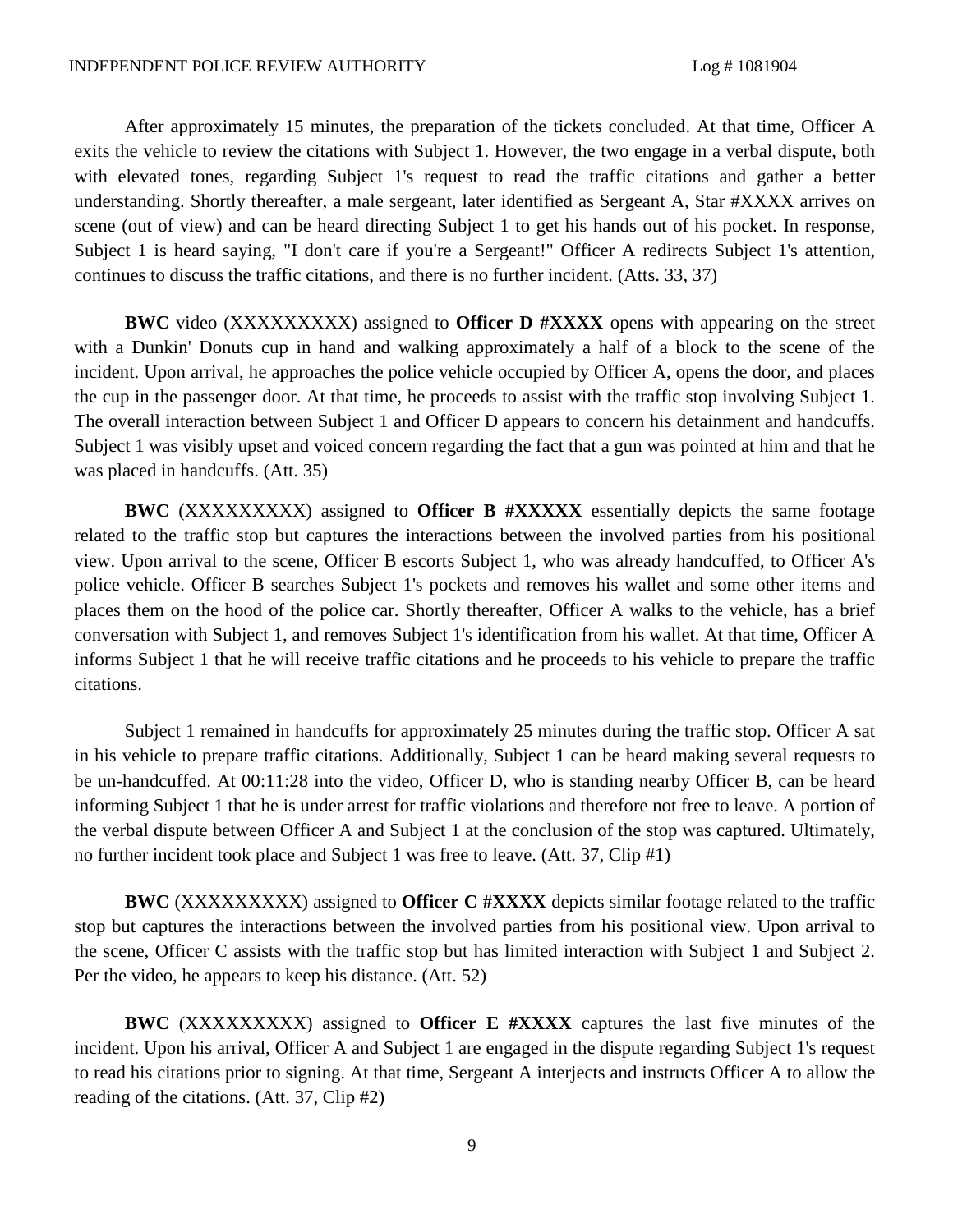**In-Car Camera video (ICC)** of the vehicle assigned to Beat XXX captures footage related to the traffic stop involving Subject 1 in its entirety. The video opens with Officer A curbed and sitting in his police vehicle near the intersection of 91<sup>st</sup> Street and Commercial Avenue facing eastbound. The vehicle, occupied by Subject 1 and Subject 2, is seen waiting at a traffic signal heading westbound on 91st Street. The video shows Subject 1's vehicle as it accelerates and proceeds through the light, passing accused Officer A. In response, Officer A initiates a U-turn and proceeds to follow Subject 1. After approaching the next corner, Subject 1's vehicle makes a right turn and another quick right turn into an alley.

After Officer A follows Subject 1 through an alley, Subject 1 makes another right turn, placing him back on 91<sup>st</sup> street. Subject 1 curbs his vehicle at the location of XXXX E. 91<sup>st</sup> Street. Officer A parks to the rear of the driver's side of Subject 1's vehicle and exits his vehicle with his weapon drawn and pointed in the direction of Subject 1's vehicle. As he approaches the vehicle, Officer A directs the occupants to make their hands visible. Officer A orders Subject 1 to exit the vehicle and put his hands on the vehicle. Subject 1 complies, at which time he is immediately handcuffed and escorted to the police vehicle by Officer B, who arrived on-scene. Once at the vehicle, Officer B conducts a pat down search and removes Subject 1's wallet from his person.

When Officer A returns to his vehicle, he is given Subject 1's driver's license. At that time, Officer A sits in his vehicle to prepare traffic citations as Subject 1 stands at the front hood of the police vehicle. As Officer A sits in his vehicle, Officer D can be seen opening the passenger door and placing a coffee cup in the door panel before walking to the front of the vehicle and assisting Officer B and C with guarding Subject 1. The video shows that Subject 1 remains in handcuffs for approximately 20 minutes while Officer A writes him three citations. Lastly, the video also captures a verbal exchange between Subject 1 and Officer A pertaining to Subject 1's desire to read the traffic citations before signing them. During this verbal exchange, when Subject 1 insists on reading the traffic citations before he signs them, Officer A states that if Subject 1 does not sign the ticket, his driver's license will be "kept as bond." At this point, Subject 1's licensed was returned however, he continued to insist on reading the ticket prior to signing. At this point, Officer A told Subject 1 to give the license back and if that if he did not return the license, he would be taken to jail.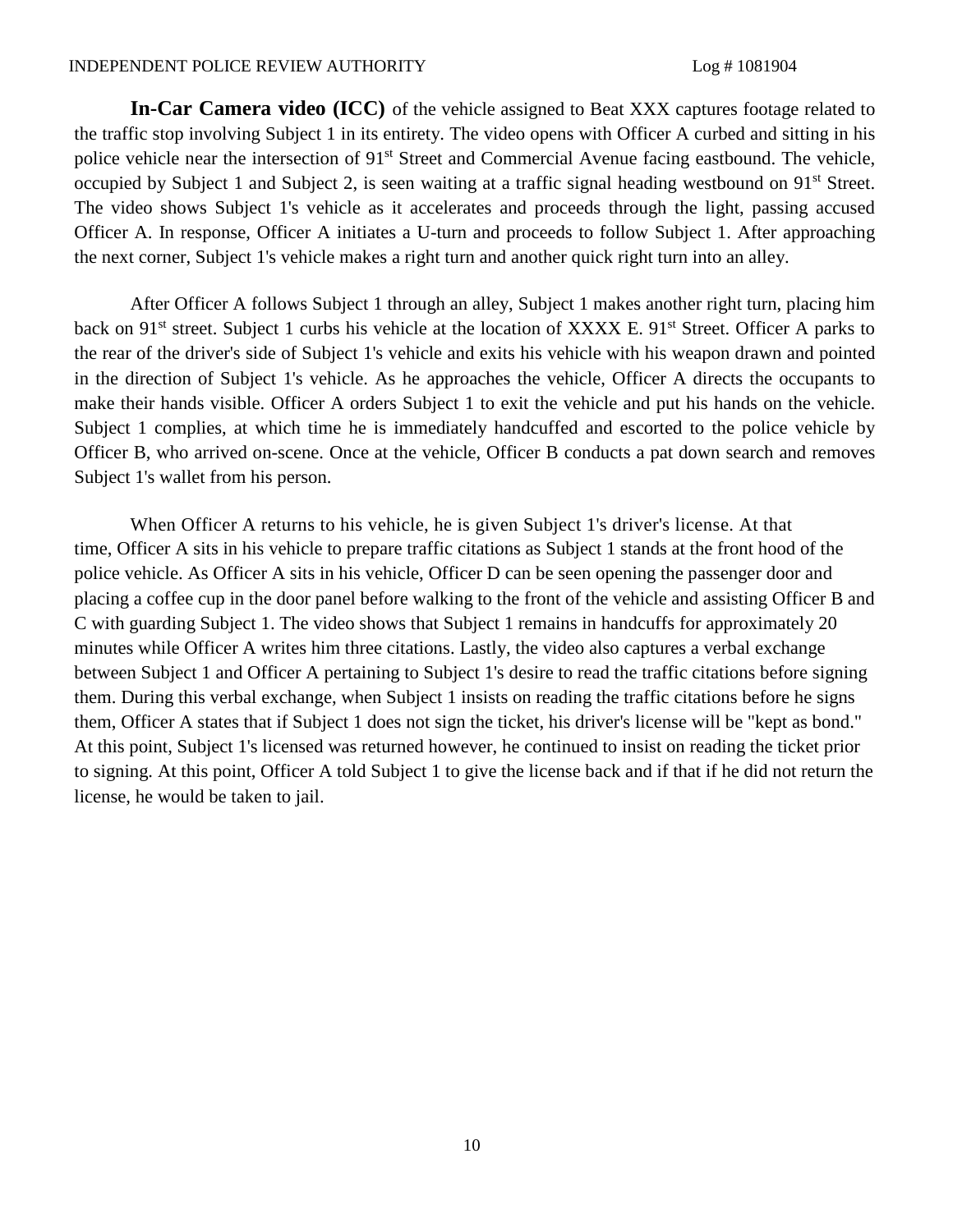## **ANALYSIS**

## **I. The Traffic Stop involving Subject 1 and Subject 2**

#### **A. The Traffic Stop Was Justified**

Under *Terry v. Ohio* an officer may lawfully stop a person for brief questioning when the officer reasonably believes that the person has committed, or is about to commit, a crime. *Terry* v. Ohio, 392 U.S. 1 (1968). A relatively brief encounter, such as a routine traffic stop, is more analogous to a so-called *Terry* stop than to a formal arrest. *Knowles v. Iowa,* 525 U.S. 113, 117 (1998), in turn citing *Terry v. Ohio,* 392 U.S. 1 (1968).

In this instance, Officer A's initiation of the traffic stop was proper. Officer A was initially alerted to Subject 1's vehicle upon hearing its engine "revving" while stopped at a traffic light. This drew the officer's attention to the vehicle and caused the officer to continue watching the vehicle as and after it traveled by him. Ultimately, Officer A observed the vehicle proceed through the stop sign located at 91<sup>st</sup> Street and S. Exchange Avenue without stopping, which is a traffic violation. The body worn camera and the in-car camera show that Officer A engaged in a short pursuit of Subject 1's vehicle and activated his emergency lights to initiate the traffic stop of the vehicle. Officer A's observation of the stop sign violation was sufficient reasonable suspicion upon which to justify the traffic stop.

## **B. The Length of the Traffic Stop Was Not Excessive**

A seizure for a traffic violation justifies a police investigation of that violation. *Rodriguez v. United States,* 135 S. Ct. 1609, 1614, 191 (2015). A routine traffic stop is more analogous to a so-called *`Terry* stop' than to a formal arrest. *Knowles v. Iowa,* 525 U.S. 113, 117 (1998) (quoting *Berkemer v. McCarty,* 468 U.S. 420, 439 (1984); *see also Arizona v. Johnson,* 555 U.S. 323, 330 (2009). Like a *Terry* stop, the tolerable duration of police inquiries in the traffic-stop context is determined by the seizure's "mission"—to address the traffic violation that warranted the stop and attend to related safety concerns, *Illinois v. Caballes,* 543 U.S. 405, 407 (2005); *see also, United States v. Sharpe,* 470 U.S. 675, 685 (1985); *Florida v. Royer,* 460 U.S. 491, 500 (1983) (plurality opinion) ("The scope of the detention must be carefully tailored to its underlying justification."). Because addressing the infraction is the purpose of the stop, it may last no longer than is necessary to effectuate that purpose. *Caballes,* 543 U.S. at 407.

IPRA acknowledges that there was probable cause to arrest Subject 1 based on the observed traffic violations. Pursuant to *Atwater v. City of Lago Vista, et al.,* the Fourth Amendment does not forbid a warrantless arrest of minor criminal violations. 121 S.Ct. 1536. The court reasoned that the standard of probable cause applies to all arrests; if an officer has probable cause to believe that an individual has committed an offense in his presence he may, without violating the Fourth Amendment, arrest the individual. *Id.* at 1557. The court applied this standard to misdemeanor offenses punishable only by fines, such as a traffic violation for failure to wear a seat belt. *Id.* at 1538. In in this instance, the minor traffic citations were basis for an arrest pursuant to this standard.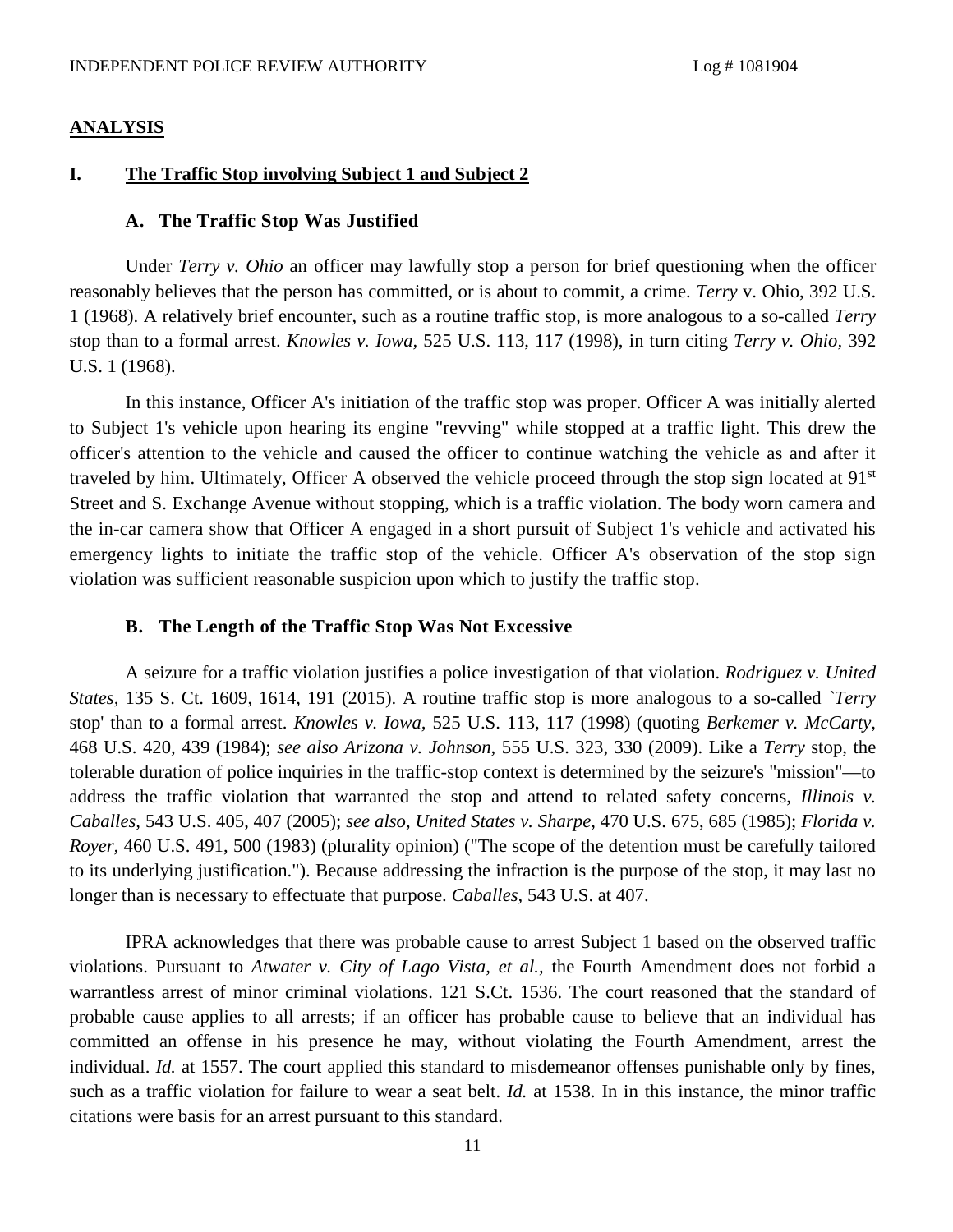Here, Subject 1 was detained for over 20 minutes waiting for Officer A to issue the ticket. This timespan does appear excessive for the issuance of a ticket for a minor traffic infraction such as what occurred here. However, the bodycam and dashcam recordings make clear that, during this timeframe, the officer was in communicating with CPD dispatch in an attempt to ascertain the proper citation information for the ticket. Once the officer acquired the information, he drafted the ticket and presented it to Subject 1. Based on these circumstances, the duration of the traffic stop, although perhaps longer than most, was not excessive. However, other aspects of the scope of the detention are problematic.

# **C. The Manner in which the Traffic Stop was Conducted Was Overly Intrusive and in Violation of the Fourth Amendment**

The Fourth Amendment explicitly addresses the sort of physically intrusive government conduct that constitutes a seizure. *Graham v. Connor,* 490 U.S. 386, 395 (1989). Determining whether the force used to effect a particular seizure is 'reasonable' under the Fourth Amendment, requires balancing the nature and quality of the intrusion on the individual's Fourth Amendment interests against the importance of the governmental interest alleged to justify the intrusion. *Id.* at 396; *Fitzgerald v. Santoro,* 707 F.3d 725, 733 (7th Cir. 2013); *Abbott v. Sangamon County, Illinois,* 705 F.3d 706, 724 (7th Cir. 2013). Such an analysis is inherently fact-dependent, requiring consideration of such factors as the severity of the crime at issue, whether the person posed an immediate threat to the safety of the officers or others, and whether the person was actively resisting the officers. *Graham,* 490 U.S. at 396; *Miller v. Gonzalez,* 761 F.3d 822, 829 (7th Cir. 2014); *Abbott,* 705 F.3d at 724.

Here, Officer A stopped Subject 1's vehicle, ordered Subject 1 out of his vehicle at gunpoint, placed Subject 1 in handcuffs, and demanded that the handcuffed Subject 1 remain standing in front of a police car surrounded by severalpo[lic](#page-10-0)e officers for over 20 minutes, while Officer A wrote up a traffic ticket for three minor traffic offenses.<sup>7</sup>

# **1. There was no indication that the occupants of the vehicle were** dangerous **warranting a "high-risk" traffic stop, therefore, Officer A's display** of his **weapon at Subject 1 and Subject 2 was unnecessary.**

When Officer A noticed Subject 1's vehicle, he had no reason to believe that the vehicle's occupants were engaged in any criminal act other than the commission of the traffic violation. Officer A's explanation for the manner in which he conducted the stop was because the circumstances led him to believe it would be a "high risk" stop. To be sure, traffic stops can be "especially fraught with danger to police officers," *Arizona v. Johnson,* 555 U.S. 323, 330 (internal quotation marks omitted), so an officer may need to take certain negligibly burdensome precautions in order to complete his mission safely.

<span id="page-10-0"></span><sup>7</sup> 09-40-01: Disobedience of Traffic Codes, 9-24-010 (b): Failure to Stop at a Stop Sign, and 9-20-010: Using an Alley as a through Street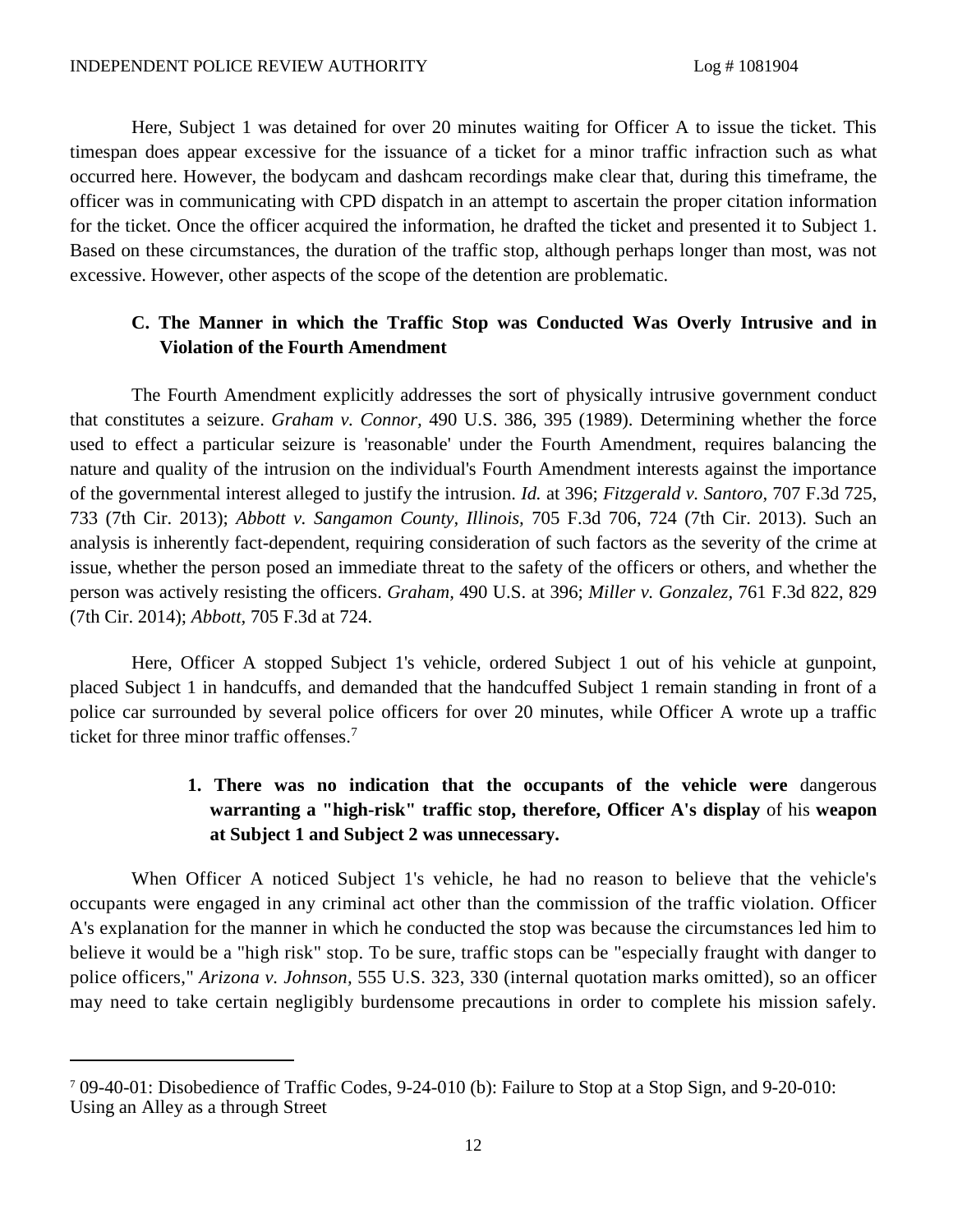#### INDEPENDENT POLICE REVIEW AUTHORITY Log # 1081904

*Rodriguez,* 135 S. Ct. at 1616. However, based on the factors Officer A's cites as the reasons why he believed the stop presented a safety risk, Officer A's perception of risk was objectively unreasonable.

The factors cited by Officer A as his reasons behind the belief that the stop presented a safety risk were as follows: 1) he believed the driver of the car was attempting to elude him; 2) the area was known for gang and narcotic activities; and 3) nearby Chicago Housing Authority residences near the location of the stop. As outlined below, none of these factors could have been reasonably be construed to indicate that the occupant or occupants of the specific car Officer A was following were armed and dangerous.

First, the Officer A's belief that the car was attempting to elude him was speculative at best. Officer A claims that, based on the speed of travel and the quick turns the car made, he believed that the driver had noticed and was attempting to elude the police vehicle. Based on a review of the dashcam video, Subject 1's vehicle was traveling at significant speed and made at least one fast turn before Officer A started following his car. However, even if it were reasonable to conclude from such driving that the driver was attempting to elude the officer, this fact does not necessarily mean that the driver is armed and dangerous.

The second and third factors upon which Officer A based his belief that the car's occupants might be dangerous are, frankly, preposterous and, at face value, appear pretextual. It is inappropriate and possibly unconstitutional to presume that the occupants of a vehicle in a high-crime neighborhood near public housing are likely to be armed and dangerous.

Officer A had no other information or evidence from which to infer that the occupants of Subject 1's vehicle might be dangerous. For example, Officer A admitted that he did not run Subject 1's name or license plate until after he stopped the car and returned to the police vehicle to write up the ticket. Therefore, Officer A had gained no information about the vehicle or its occupants prior to initiating the stop that in any way indicated the occupants of the vehicle might be dangerous. Nonetheless, after Subject 1 curbed his vehicle, Officer A confronted Subject 1 and Subject 2 with his weapon pointed at them. Even after Subject 1 complied with the demand that he exit his vehicle, Officer A slapped handcuffs on him and dragged him back to the police car where the officers made him stand while the ticket was being issued.

# **2. The circumstances of the seizure of Subject 1 were unreasonable, and therefore, in violation of Subject 1's Fourth Amendment rights**

There is no question that Subject 1 was considered the subject of a seizure under the Fourth Amendment. Subject 1 was ordered out of his car at gunpoint, then immediately handcuffed, escorted to a police vehicle, after which he was guarded by multiple officers for a period of approximately 20 minutes. Moreover, Subject 1 was explicitly told that he was under arrest and, therefore, not free to leave. Given the fact that Subject 1 was seized, the question remains whether appropriate law enforcement interests warranted the intrusiveness of the seizure. As is discussed below, it was not.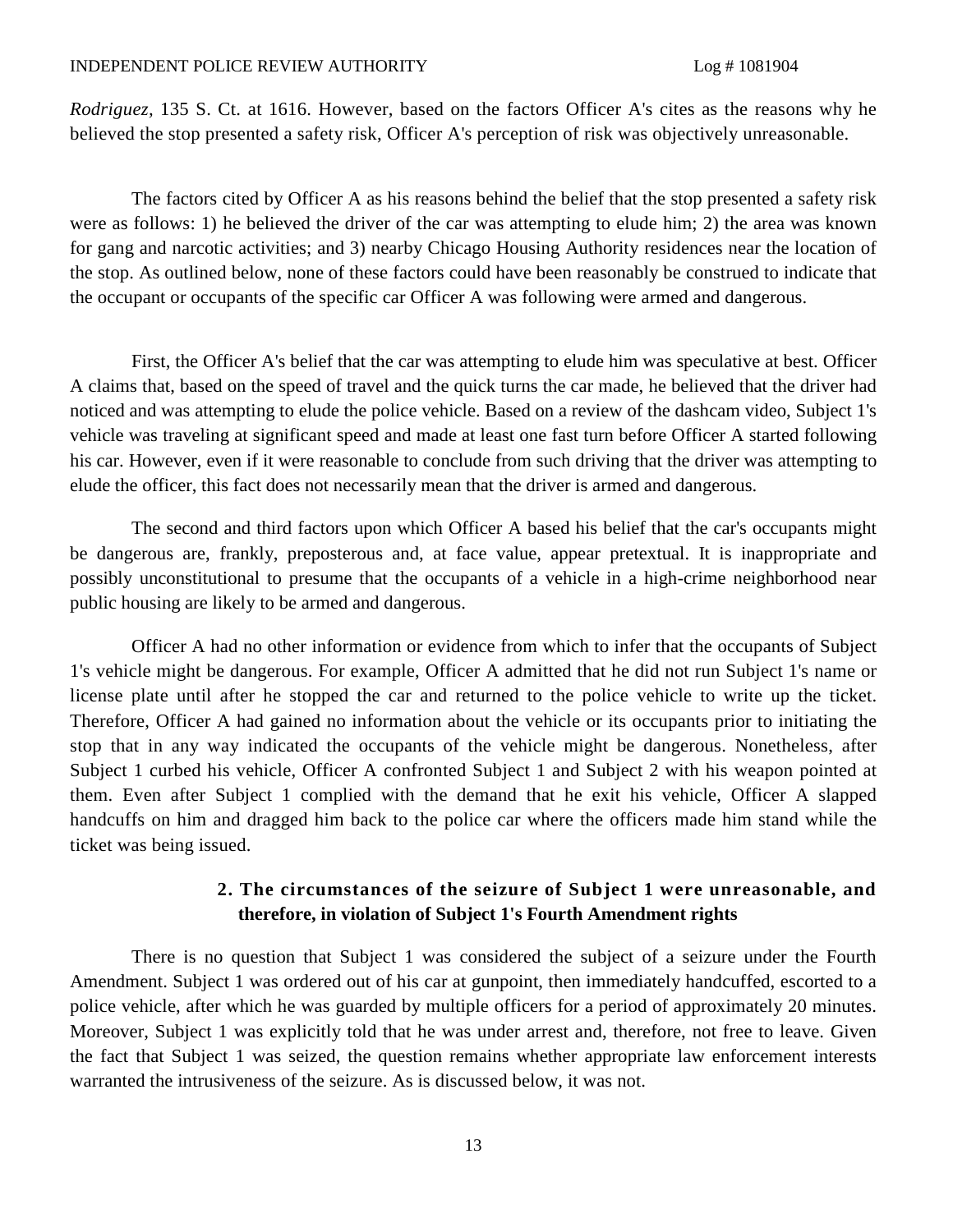Officer A's conduct and the degree of intrusion were unreasonable based on the totality of the circumstances. First, as discussed above, there was no reasonable articulable suspicion that Subject 1 was armed and dangerous thereby requiring further safety measures. Second, after Officer A's decision to not formally place Subject 1 under arrest, his continued detention in handcuffs was unreasonable.

Footage from Officer A's BWC and ICC reflects that the traffic stop lasted approximately thirty minutes, with Subject 1 handcuffed for approximately twenty of those thirty minutes. ICC footage also shows that Officer A conducted a name and vehicle check almost immediately upon return to his vehicle. Records confirmed that the check revealed both were clear. (Att. 48) The video also shows that Subject 1 asked several times why he was handcuffed and made numerous requests that the handcuffs be removed. All requests were denied despite the fact that Subject 1 was compliant. He followed all verbal commands, remained in the area where he was ordered to stand, was not in possession of any weapons or other contraband, and his name and vehicle check came back clear. Officer A's BWC camera also reveals that Subject 1 was made to remain in handcuffs even though he would not be formally arrested. This is reflected by Officer A's comment to fellow Officer B that Subject 1 was "just getting a few tickets" and that he was to remain in cuffs to "...sweat it out until we're done." In the statements given by Officers A and D, they specifically mentioned that there was a hammer in Subject 1's vehicle and this was one of the reasons why it was necessary for Subject 1 to remain handcuffed. (Atts. 23, 24, 29, 30) However, there was no indication that Subject 1 was a threat to the officer. He made no physical movements or verbal threats and was compliant with commands. In addition, the hammer was in the vehicle occupied by Subject 2, who was left unattended. This discredits the officer's speculations about any safety concern. The BWC of Officer A revealed that he made a comment to Officer B instructing him to let Subject 1 stand and wait until he was done. Additionally, pursuant to Officer A's BWC, Officer A the decision to not arrest Subject 1 and instead issue traffic citations was made within four minutes of the stop.

In this instance, because Subject 1 was unarmed and not dangerous, there was no compelling need for the type of restraint imposed. *(See, e.g., United States v. lenco,* 132 F.3d 517, 525 (1999) holding that a thirty-minute detention in a locked squad car was too long where reasonable suspicion was weak and suspects were not dangerous). In addition, the determination was made within four minutes of the stop that Subject 1 would not be formally arrested. The continued detention of Subject 1 in handcuffs after Officer A made the decision was unreasonable.

Moreover, keeping Subject 1 handcuffed during the preparation of the traffic citations was a form of punishment evidenced by his statement that he was to remain in cuffs to "...sweat it out until we're done." Courts generally construe the Constitution to prohibit a use of force that goes beyond that necessary to accomplishment legitimate governmental interests so as to appear punitive. *See, Kingsley v. Hendrickson,* 135 S.Ct. 2466, 2473 (2015) ("[T]he Due Process Clause protects a pre-trial detainee from the use of excessive force that amounts to punishment.")

Because of his actions, the traffic stop was unreasonably intrusive and went beyond what was necessary to effect the main purpose of the stop—issuance of the citations for the observed traffic violations. Based on these facts, there were no reasonable law enforcement interests at stake warranting the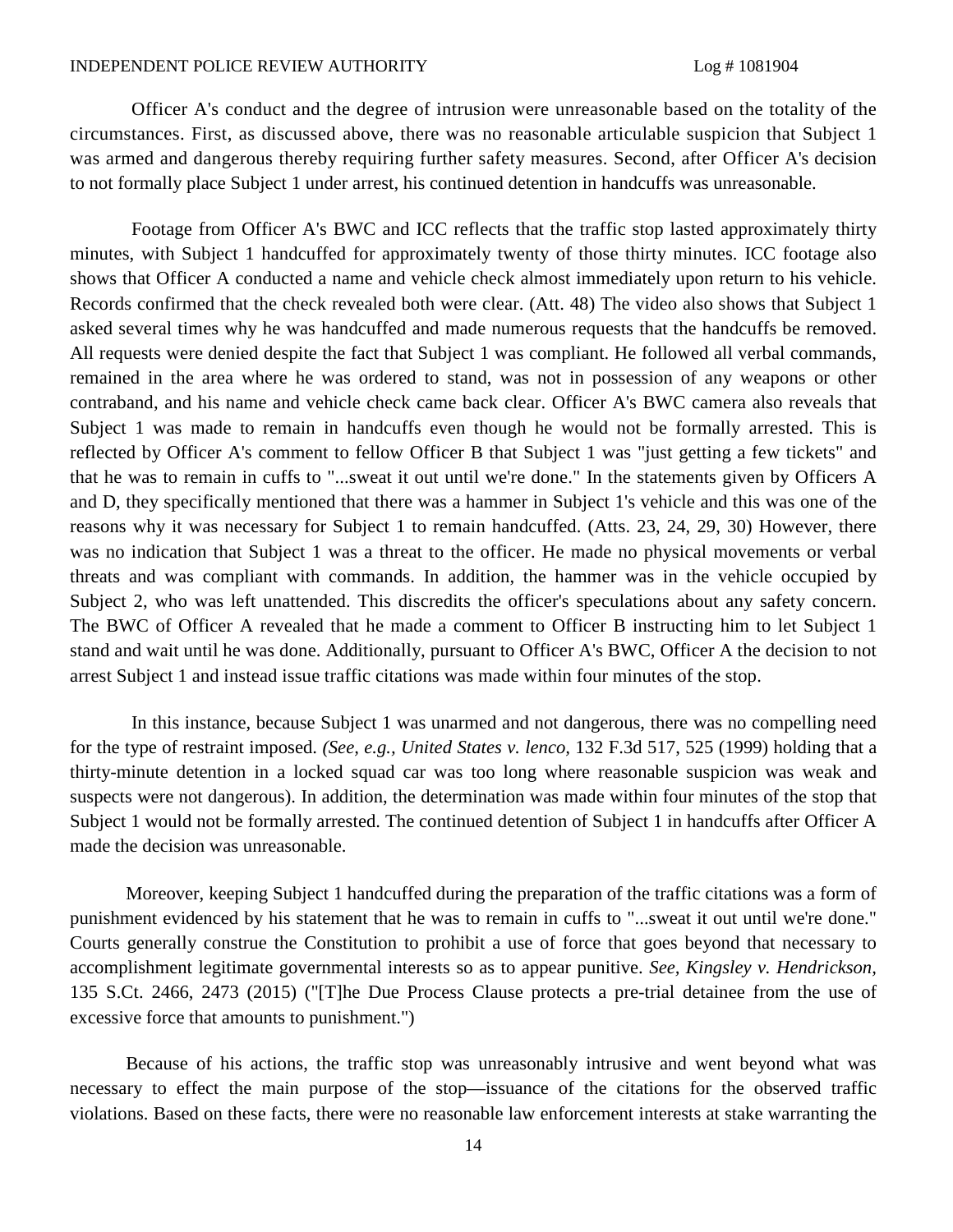intrusiveness of Subject 1's seizure. Officer A's conduct was a violation of the Fourth Amendment and contrary to the stated policy, goals, rules, regulations, orders or directives of the Department.

## **CONCLUSION**

IPRA recommends that **Allegation #1 against Officer A**  $\#XXXX$  for violating the  $4<sup>th</sup>$ Amendment rights of Subject 1 during a traffic stop be **Sustained.** Officer A violated the **4 th Amendment of the United States Constitution, Rule 2, and Rule 8.** Based on the totality of evidence, the accused officers did not provide a plausible account as to why the stop was characterized as high risk, which led to the arrest of Subject 1. Traffic stops must be temporary and for the limited purposes fulfilling the necessary purpose of the stop. The stop of Subject 1 exceeded what was permissible given the facts and circumstances known to Officer A. Subject 1 was detained for approximately thirty minutes, handcuffed, and guarded by multiple officers despite a clear name and vehicle check, valid license and insurance, no presence contraband, and no additional basis for probable cause that he had committed or was about to commit a crime.

IPRA recommends that **Allegations #2 and #3 against Officer A #XXXX** for unnecessarily displaying and pointing of his weapon at **Subject 1** and **Subject 2** during a traffic stop be **Sustained.** Officer A violated **Rules 2, 8 and 38** ICC footage shows that at the initial point of contact with Subject 1 and Subject 2, both appeared to comply with verbal commands and had their hands visible. Nevertheless, Officer A exited and approached the vehicle with his weapon drawn and pointed at them in their vehicle. Officer A kept his weapon pointed at Subject 1 through Subject 1's driver side window as Subject 1 exited his vehicle with both hands visibly in the air. Officer A's explanation for his display of the weapon was speculative at best. Officer A's actions were contrary to Department's policies; his actions impeded the Department's efforts to achieve its policy and goals and brought discredit upon the Department.

IPRA recommends that **Allegation #4 against Officer A #XXXX** for failing to appear at the traffic hearing regarding the citations issued against Subject 1 be **Not Sustained.** As documented in General and Special Orders 08-02 and Special Order- SO4-14-06, department members are required to appear in court as received via the Court Notification process. Officer A provided a court notification that he received via CLEAR requiring his attendance for October 12, 2016 at 11:30 a.m. in Traffic Court Room CLO5. The notification provided contradicted the original time written on the traffic citations. (Att. 10) However, Officer A stated he had no choice but to follow the Court Notification and it was not until he arrived to traffic court that he discovered the time discrepancy.

Additional documentation collected during the investigation confirms that Officer A arrived at Court Room CLO5 at 11:07 a.m., which was roughly 20 minutes prior to the CLEAR notification for the hearing. Additionally, it was not until Officer A arrived to court did he discover the time discrepancy between the issued citations and the CLEAR notification. Therefore, Officer A attended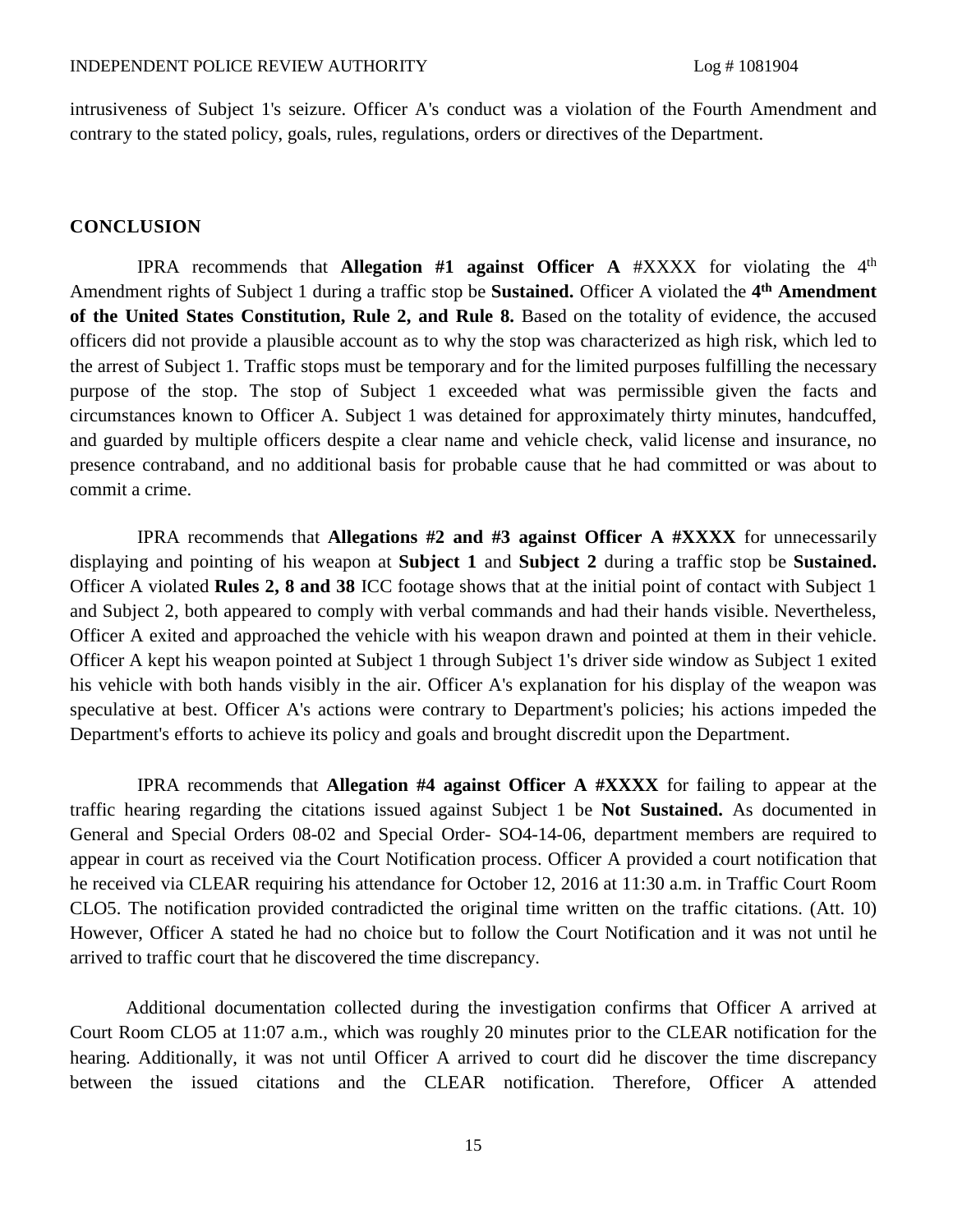the hearing in compliance with the departmental policies and procedures directing him to follow the CLEAR notification system for all court dates.

IPRA recommends that **Allegation #1 against Officer D, #XXXXX** for placing Subject 1 under arrest for traffic violations during a traffic stop be **Exonerated.** As depicted through body worn camera footage, Officer D informed Subject 1 that he was under arrest for traffic violations and was not free to leave. During his interview, Officer D acknowledged that he told Subject 1 that he was under arrest for traffic violations and was not free to leave. When Officer D arrived on the scene, Subject 1 was outside of his vehicle and handcuffed. Officer D stated that when he opened the passenger side of the squad car, he observed Officer A writing traffic citations. Officer A never specifically informed Officer D that Subject 1 was under arrest. Officer D stated that he and Officer A had been partners for almost three years and that he trusted him; if Officer A believed it necessary to keep Subject 1 in handcuffs, then he would "back 'em up" regarding the decision.

An officer may rely on the arresting officer's determination of probable cause when participating in an arrest; the non-arresting officer does not have to independently verify what conduct gave rise to probable cause for the arrest. Because the knowledge of the arresting officer is imputed to the other officers on scene, it is unnecessary for any officer other than the arresting officer to determine or independently verify the basis of probable cause. Officer D relied on Officer A's original decision to detain Subject 1. Officer D was not required to verify why Officer A placed Subject 1 under arrest or whether the traffic citations being written were for jailable offenses. It was appropriate for Officer D to rely on the information communicated to him when he arrived on scene. Therefore, it was not improper to inform Subject 1 that he was under arrest.